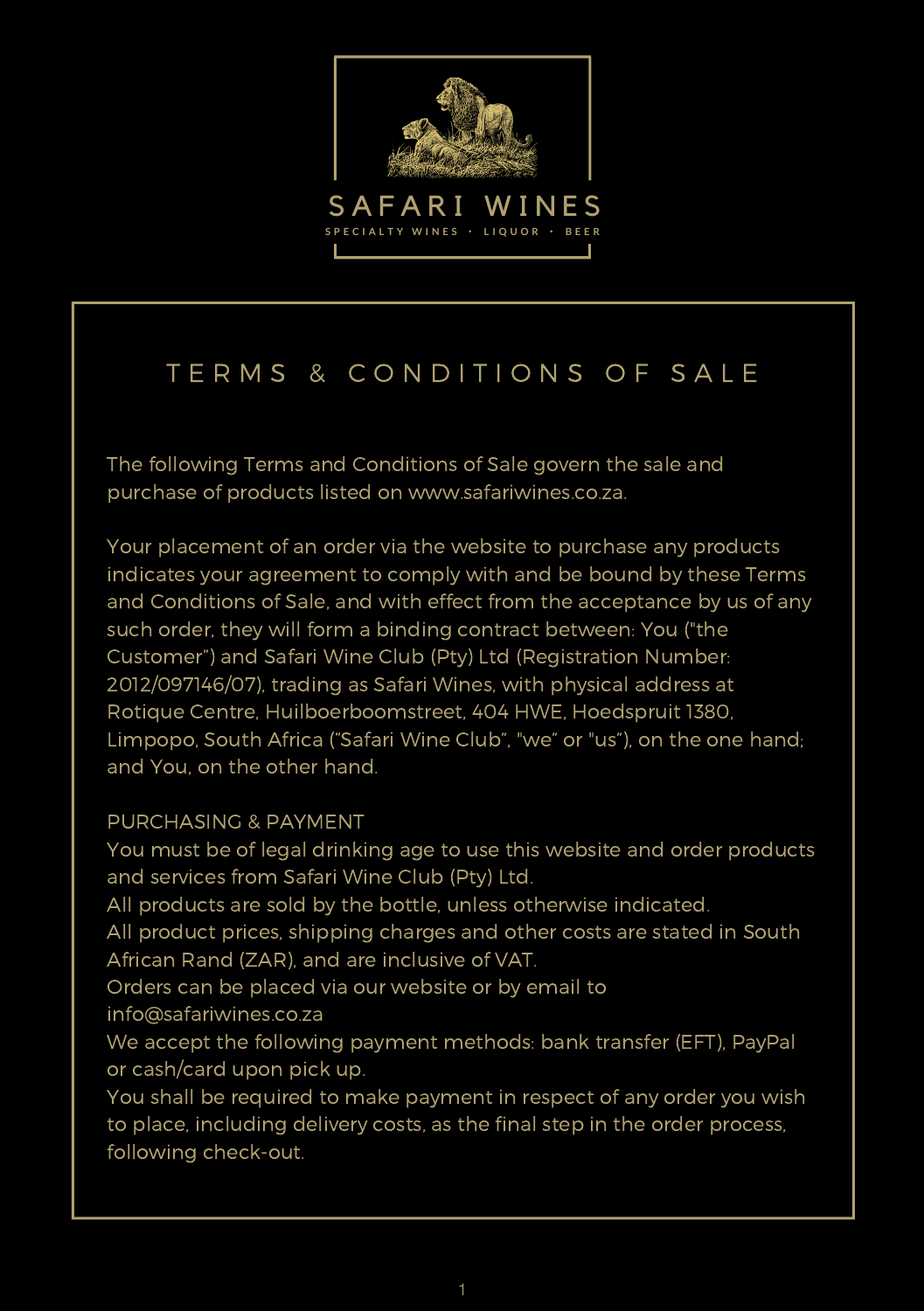

No order shall be deemed to have been placed by you until such time as payment for the order has been made.

All payments shall be made in accordance with the payment instructions set out. Your use of any of the payment methods listed is done entirely at your own risk, and Safari Wine Club (Pty) Ltd shall not be liable to you or to any third party for any loss or damage arising out of the use of any such payment method, including as a result of fraud, provided that no party shall be exempt from liability where such loss or damage is the sole and direct result of gross negligence or wilful default on the part of such party or its employees.

If any payment is overdue, we shall be entitled to suspend deliveries/collections.

Safari Wine Club (Pty) Ltd reserves the right to cancel orders in whole or in part as circumstances dictate.

In the case of items or services being mistakenly under-priced, we will not be obliged to provide the item at the stated price provided that we notify you before the item is delivered / before the service commences. If you no longer wish to proceed with the order, a full refund will be issued.

The website will not automatically generate a tax invoice in respect of each order placed. You shall have an option to request a tax invoice, and one shall be generated and sent to you, only if so requested.

Safari Wine Club (Pty) Ltd reserves the right to change pricing at any time without prior notice.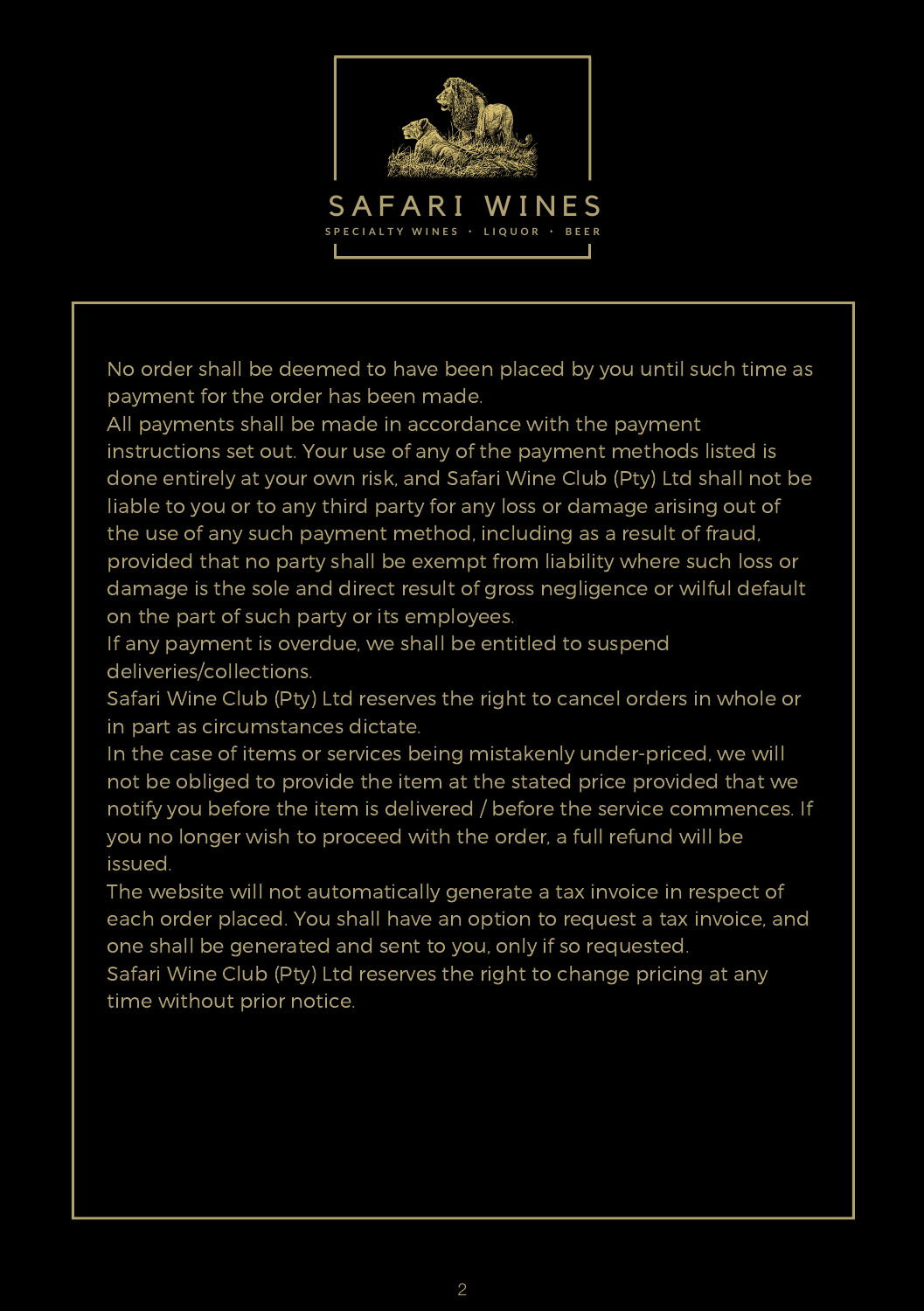

## PRODUCT AVAILABILITY

Lead time is dependent on stock availability. We will despatch stock as rapidly as possibly to ensure best service to our customers.

Safari Wine Club (Pty) Ltd cannot be held liable for any product not being available and use of this site constitutes your consent to indemnify Safari Wine Club (Pty) Ltd from any and all liability, howsoever arising, and from direct or consequential damages due to the unavailability or unsuitability of any product.

If goods or services are no longer available after payment has been made, you will be refunded.

Should the product not be in stock, please allow 10 working days plus freight transit time. This will allow for ordering and delivery to our warehouse. Every effort is made to effect shipment of your order in a timely fashion, however unforeseen circumstances may cause delays. Should we be faced with such an occurrence, Safari Wine Club (Pty) Ltd will contact you and provide a revised shipping schedule.

## RETURNS POLICY

Every effort is made to ensure that orders are fulfilled correctly. If, however, you do not receive exactly what you have ordered, we will gladly rectify the problem.

You must inspect all goods when collecting or on delivery. A signed Proof of Delivery is proof of correct receipt of goods. In the event of incorrect order fulfilment or damage, please contact Safari Wine Club (Pty) Ltd within 3 days of collection or delivery. Thereafter, you will not be entitled to a refund.To qualify for a full refund, the damaged product must be in its original packaging, and Safari Wine Club (Pty) Ltd reserves the right (where packaging is damaged) to apply a 10% handling fee.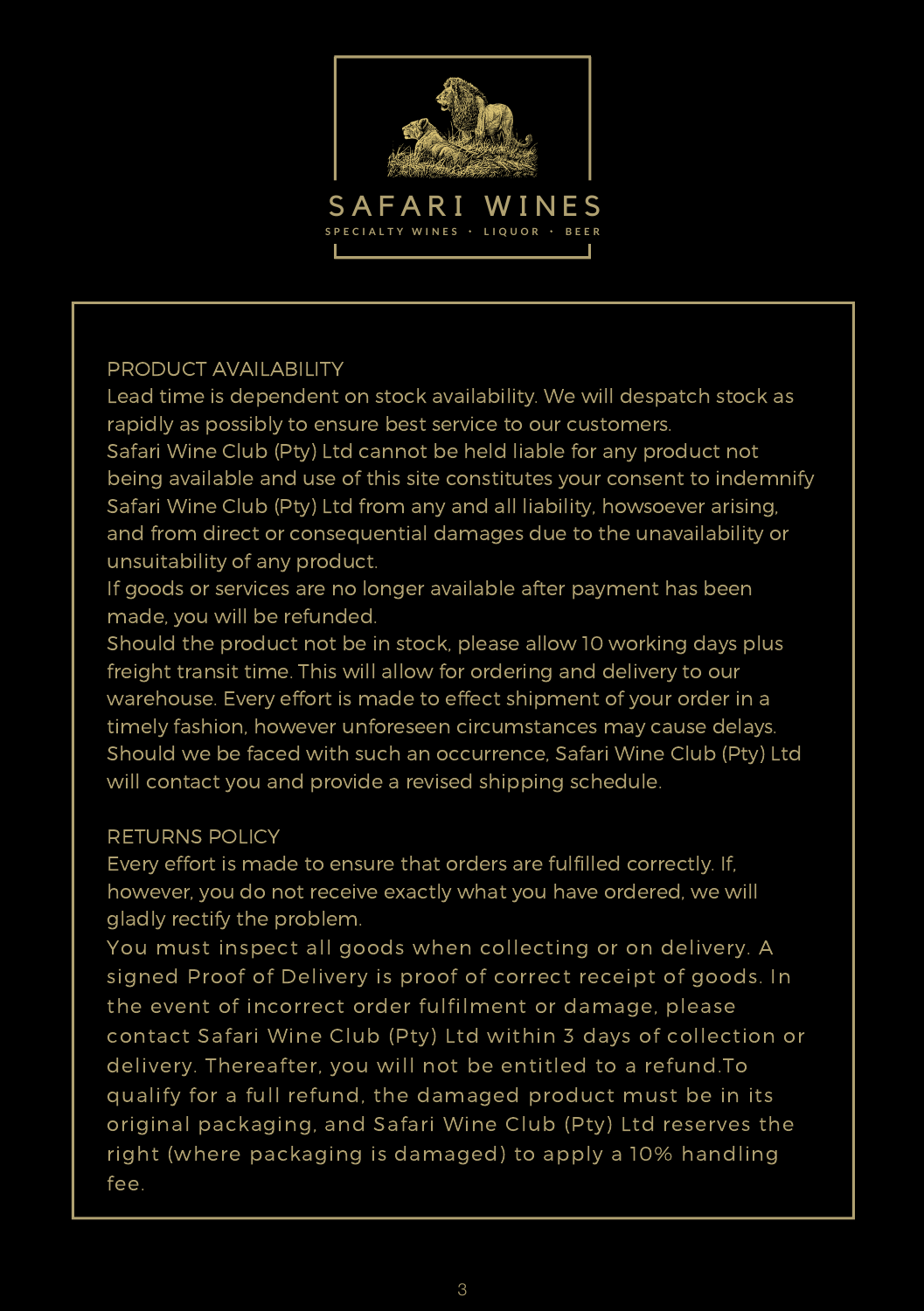

Products designated on the website as non-returnable, are not returnable or refundable under any circumstances.

Each refund will be credited to the same bank account or payment method used to make the original purchase on the website. If the payment was made by:

- Credit or debit card, refund times will depend on the credit or debit card company's policies.

- PayPal (where available), refunds will be credited to the relevant PayPal account and will be visible immediately. The date of reimbursement to the credit card associated with the relevant PayPal account depends on the company that issued the credit card.

If you have any questions or concerns regarding our returns policy, please contact info@safariwines.co.za for assistance.

#### DELIVERY

Safari Wine Club (Pty) Ltd. delivers nationwide. Our standard delivery charges are outlined at checkout. Please note that time frames are an estimate only and are not intended to be binding.

Occasionally packages are returned to us undeliverable. Should this event take place, we will advise you to collect your products from our warehouse in Hoedspruit. If you choose not to collect your products and apply for a refund, Safari Wine Club (Pty) Ltd reserves the right to subtract the return shipping charges from your refund. If you do request us to re-send your package, Safari Wine Club (Pty) Ltd reserves the right to charge additional delivery fees prior to resending your order. If you know you live in a remote or difficult to locate area, we advise that you have your parcel delivered at a central pick up point.